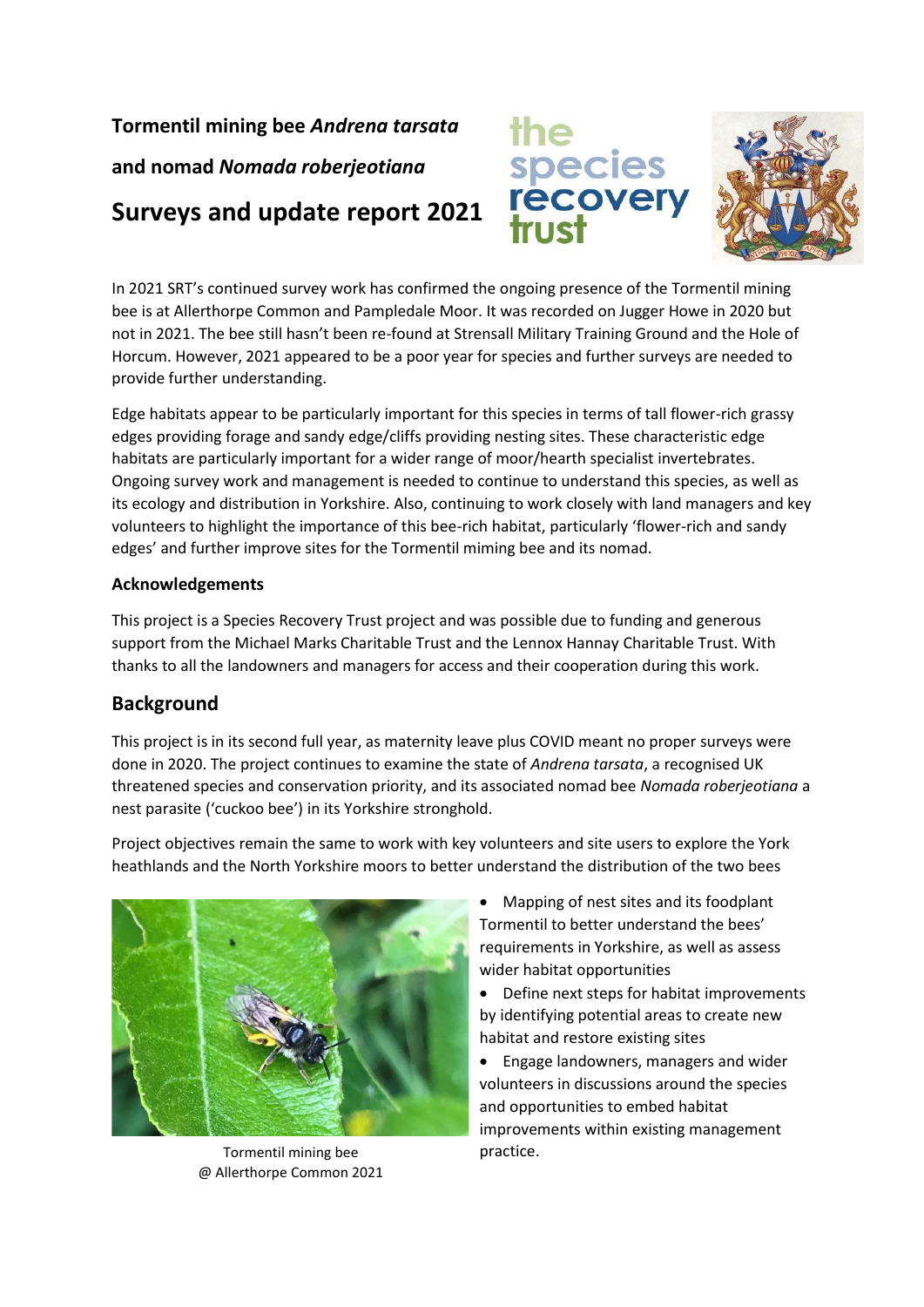# **Species' status and description**

At a national level the species remains a Section 41 species. Andrena tarsata is a small dark solitary bee (6-10mm). A combination of the distinctive translucent orange hind tibiae and tarsi in contrast to the dark femur and a partially black-haired thorax with a fringe of grey hairs in the females; and a combination of a pale clypeus, partly orange tarsi and black hairs on the thorax in male bees. For a full description of both species please see the 'SRT Yorkshire Andrena tarsata and nomad progress report 2019'.

## **Survey update**

Survey work is still focused on 5 core sites in Yorkshire where the species is (or was) known to occur, to better understand its needs and status on these sites. Surveying for the Tormentil mining bee in 2021 was difficult to weather conditions, during the peak survey month of July the weather was highly changeable. However, every site was surveyed in good weather conditions but with mixed results. Early and late surveys were in both June and August, but these failed to produce records.

Unfortunately, the species hasn't been re-found at the Hole of Horecum and Strensall Military Training Ground but survey efforts will still continue on these sites next year. A brief visit in 2020 did again record a single female at Jugger Howe. However, despite extensive searches on a day with good weather this species was not recorded at Jugger Howe in 2021. The species is thriving at Allerthorpe Common, which seems to be a critical site for this species, and a small number of individuals were still recorded at the Cod Reservoir site. Overall, 2021 seemed to be a poor year for the species, with low numbers recorded on most sites.

# **Ecology update**

Andrena tarsata can be found on the wing for 4-6 weeks between mid-June to late August, although despite extensive surveying it wasn't found in either June or early August; and so, it seems that July is the peak time for surveying.



Allerthorpe Common on left a lowland heath site and Cod Beck on the right an upland moor site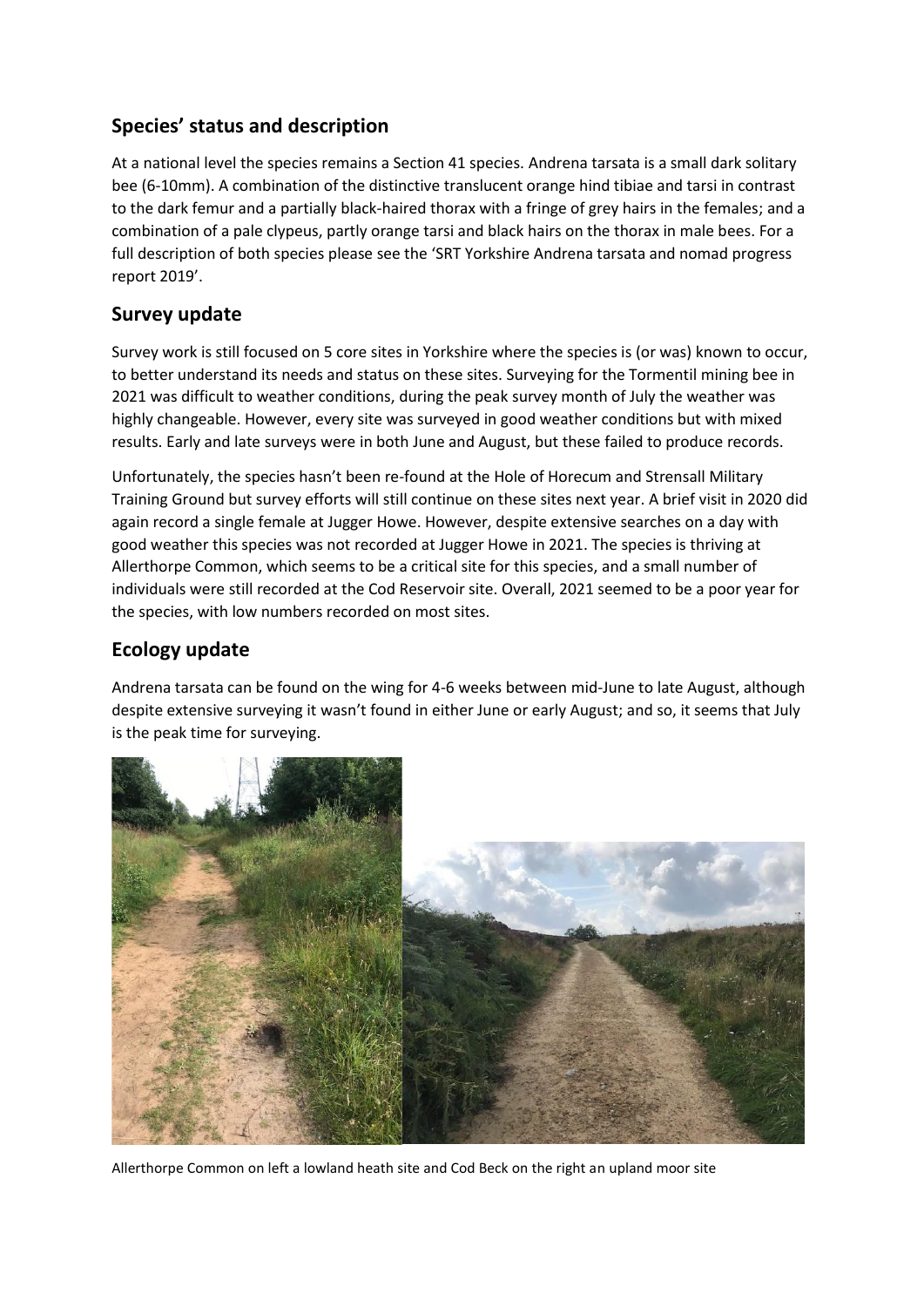This bee is a species of acid habitats such as moorland, heath, acid grasslands and open wood (but more rarely). This year's survey started to give more understanding of this species needs on Yorkshire sites. In sites surveyed the importance of 'edge' grassland habitat appears to be key. Particularly as these areas are more likely to be open areas allowing herbaceous plant growth. With Tormentil being lost in the central parts of moorland sites where heather dominates, or scrub/woodland on other sites (e.g.: Allerthorpe Common). On all sites edges of paths and tracks are providing open sandy areas where tormentil can colonise plus the opportunity for raised sandy areas and cliffs provide nesting habitat. Either lower small sandy 'cliffs' on the very edges of a wider track at Allerthorpe or bigger banks as found at Jugger Howe and Cod Reservoir. Scrub clearance is providing a lot of benefit at the 'bee mound' at Jugger Howe and needs to be applied on other sites. An extremely low grazing level is also key (particularly by sheep), as the species has completely disappeared on the sites where grazing is considered to be low. This is because sheep focus on the more palatable grassy areas, this has resulted in very low growing and unsuitable Tormentil.

Note that the conditions for this species are key attributes of heath/moorland sites and are beneficial to a range of pollinators (bumblebees and solitary bees) as well other invertebrates that also need flower-rich margins, as well as open sandy habitats for foraging and nesting. Habitat management for this species will have a lot of additional benefits.

# **Threats update**

The threats to this species are loss, fragmentation and deterioration of Tormentil-rich habitats through loss of habitat, through scrubbing up and overgrazing (even very low levels in the summer months). Taller bushy stands of Tormentil have been lost in moorland/heathland areas to summer grazing. Grazing does not need to be heavy to impact the Tormentil, as sites with apparently low grazing sheep still shows impacts, as sheep focus their grazing on grassy margins causing them to become close mown. Loss of tormentil to scrubbing up of areas is an issue, with gorse, bracken and young trees all leading to the loss of grassy areas.

In addition, the loss and limitation of nesting habitats also seems to be key, if open sandy cliffs/path edges are not being created or maintained then this species loses an important part of its life cycle. These can be lost through changes in management and scrubbing up of areas.

## **Management**

Maintain food sources through achieving tall and bushy Tormentil plants covering 30% of key areas in July by:

- Maximise the abundance of tall and flowering Tormentil between 1<sup>st</sup> June and end of August by avoiding cutting and only minimal grazing
- Type of stock needs to be considered as sheep, ponies and cattle graze differently. In this case sheep's close and targeted edge grazing can lose the tormentil and its associated-rich herbaceous grassland. Ponies and cattle should generally be preferred, but winter sheep are also quite good for this bee (Saunders *pers comms* 2019).
- On heathland and other habitats, keep a varied vegetation structure (for example heather on heathland) so that Tormentil can grow in grassy clearings and maintain Tormentil-rich verges and along tracks and manage scrub when encroaching on key bit of grassland; and rotational management to avoid tussocky grass and other competitors
- Controlled burning (swaling) of heathlands with heavy scrub or Purple moor grass may benefit Tormentil growth. If this is applied, burn plots in a rotation of 3 years or more.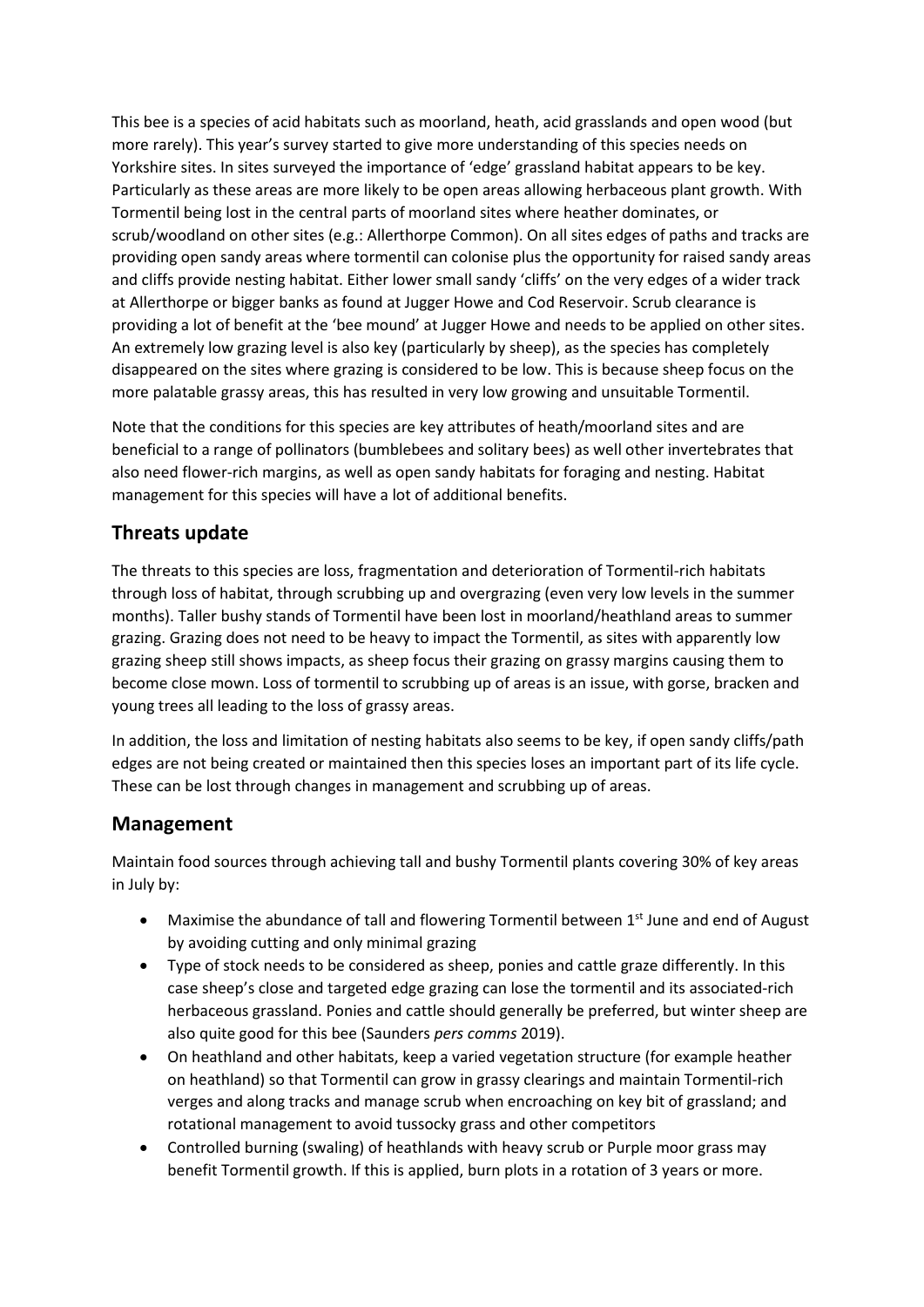• In Tormentil-rich acid grassland, avoid applying fertilisers or pesticides and remove arisings that result from any cutting



Bushy tormentil on Jugger Howe bee mounds

Retain open bare-ground nesting sites by:

- Known or potential nesting areas should be kept free of encroaching vegetation such as scrub (gorse, heather, young trees) and coarse grasses
- Artificial bee banks can be created, both areas were roughly south facing. With areas of both sloping and vertical bare ground. Small parabolic 'dips' can be created to boost diversity of micro-climate and niches. In addition, a trench about 4-5m long with spoil banked above. height about 2.5m. Can be created using a natural slope feature, and a range of loamy and peat soils were exposed (Saunders 2016). These new areas will be quickly colonised by a range of invertebrates including solitary bees, plus the target species (in about 2 years).



Possible nesting site at Allerthorpe Common

## **Yorkshire fieldwork 2021**

For this second full year of survey work, as the numbers for the species being recorded are still so low no set survey methods were utilised. Also, the main aim for most sites is still to understand if the species are still present or not. However, with Allerthorpe Common where the species has a strong and prominent population, a timed transect was conducted.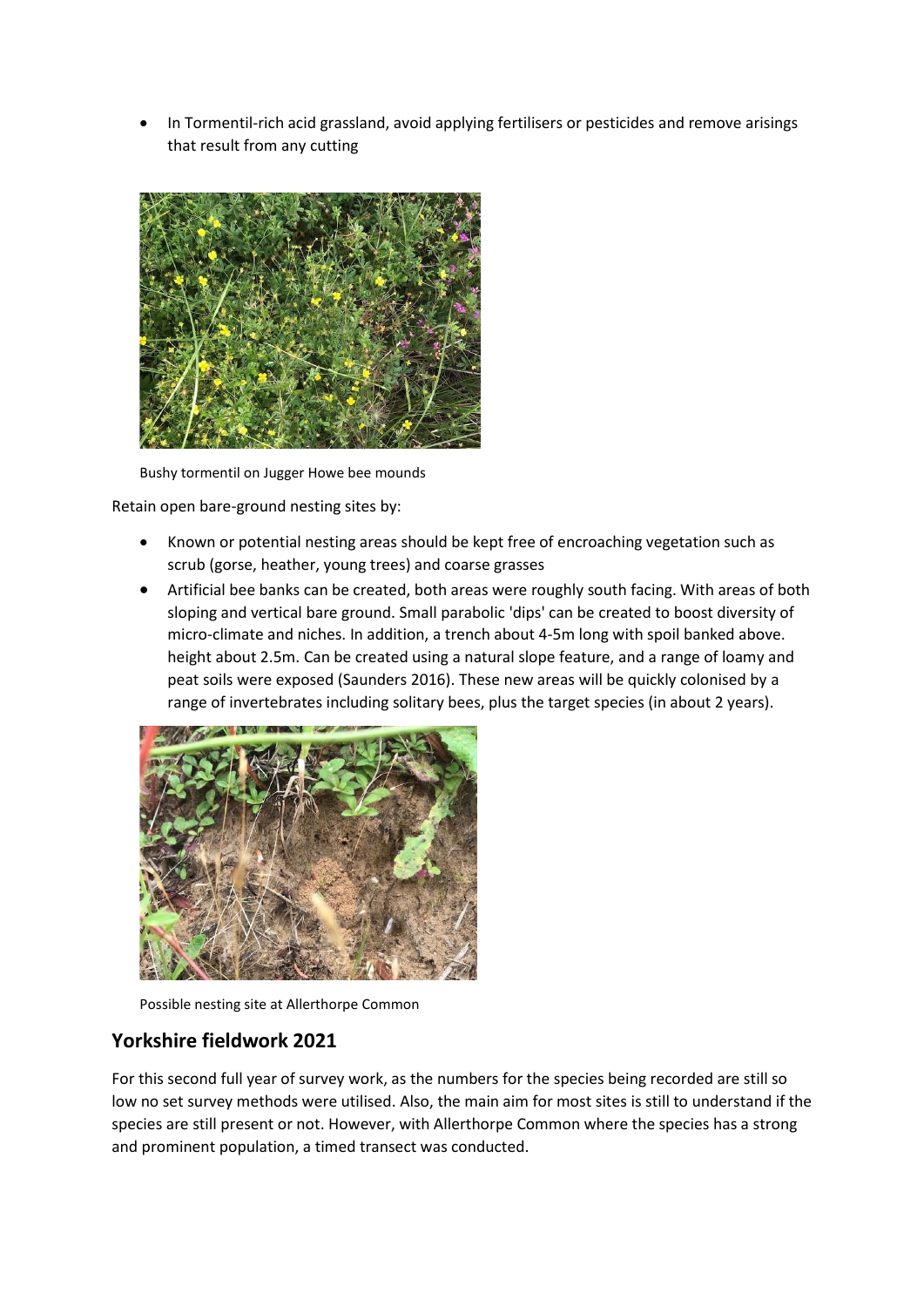## **Jugger Howe, Flyingdales, North Yorkshire**

At Jugger Howe the great news is that the Tormentil mining bee is still at the site and over the last 3 years it was recorded in both 2019 and 2020; it wasn't recorded in 2021 but only one survey day was possible in July 2021 due to unsuitable weather. See table 1 for more information. It is also thought that generally 2021 wasn't a very good year for the species, as it was in low numbers at other sites.

The area that the bee is using I have termed the 'bee mounds', which is the raised areas in the car park. These bee mounds have suitable tall bushy tormentil and nesting cliffs. In 2010 the bee was first discovered at the site when tall bushy tormentil was growing on the main site. However, since 2010 a slight increase in grazing on the site has meant that the tormentil is now low growing on the main site, and it seems to be no longer suitable for this species on other solitary bees, despite nesting sites still being present. Therefore, the species is only found outside the main site.

| Table 1 Jugger Howe records |  |  |  |  |  |
|-----------------------------|--|--|--|--|--|
|-----------------------------|--|--|--|--|--|

| <b>Historic Records</b>          | <b>Record 2019</b>           | <b>Record 2020 and 2021</b>      |
|----------------------------------|------------------------------|----------------------------------|
| First recorded from this site in | 1 female Andrena tarsata     | I did manage to survey this site |
| 2010, it is possible that this   | found on tall tomentil on    | in 2020 and 2021. In both        |
| site was previously overlooked   | outside of main site next to | years I did not manage find the  |
|                                  | carpark on a heathy bank, 1  | species on the main site. In     |
|                                  | female again found           | 2020 I again found a single      |
|                                  |                              | female on the mound in the       |
|                                  |                              | car park, but unfortunately not  |
|                                  |                              | in 2021                          |

#### **Bee habitat management at Jugger Howe**

The main focus of management at Jugger Howe to protect and grow the Tormentil mining bee and other bees is to protect and increase areas of tall bushy tormentil and other herbaceous plants on the site. Through scrub control and management on the bee mounds in the car park, plus management of grazing on the main site; as well as looking for opportunities for creating new nesting habitat.

#### **Pampledale Moor**

This site was surveyed in 2019 and 2021 and both times the species was recorded but the numbers were slightly lower in 2021, 2 individuals compared to 5, but weather was more changeable and although I was on site in good weather it was not as good as in 2019.

The Pampledale Moor site has good bee-rich habitat running up the side of the 'bee track', with grassy areas of tall growing tormentil and other flowery species, complemented by sandy nesting cliffs along the bee track. This crucial bee habitat is focused in a small area and some simple management tweaks could make a big difference to securing this habitat for the long-term benefit of this species and many other pollinators.

Table 2 Cod Reservoir records

| <b>Historic Records</b>    | Records 2019                 | Records 2021                 |
|----------------------------|------------------------------|------------------------------|
| First recorded in 2011,    | 5 females recorded on taller | 2 females were recorded plus |
| possible that the site was | tormentil found further into | 1 male, the numbers weren't  |
| overlooked previously      | the site                     | high on the site this year   |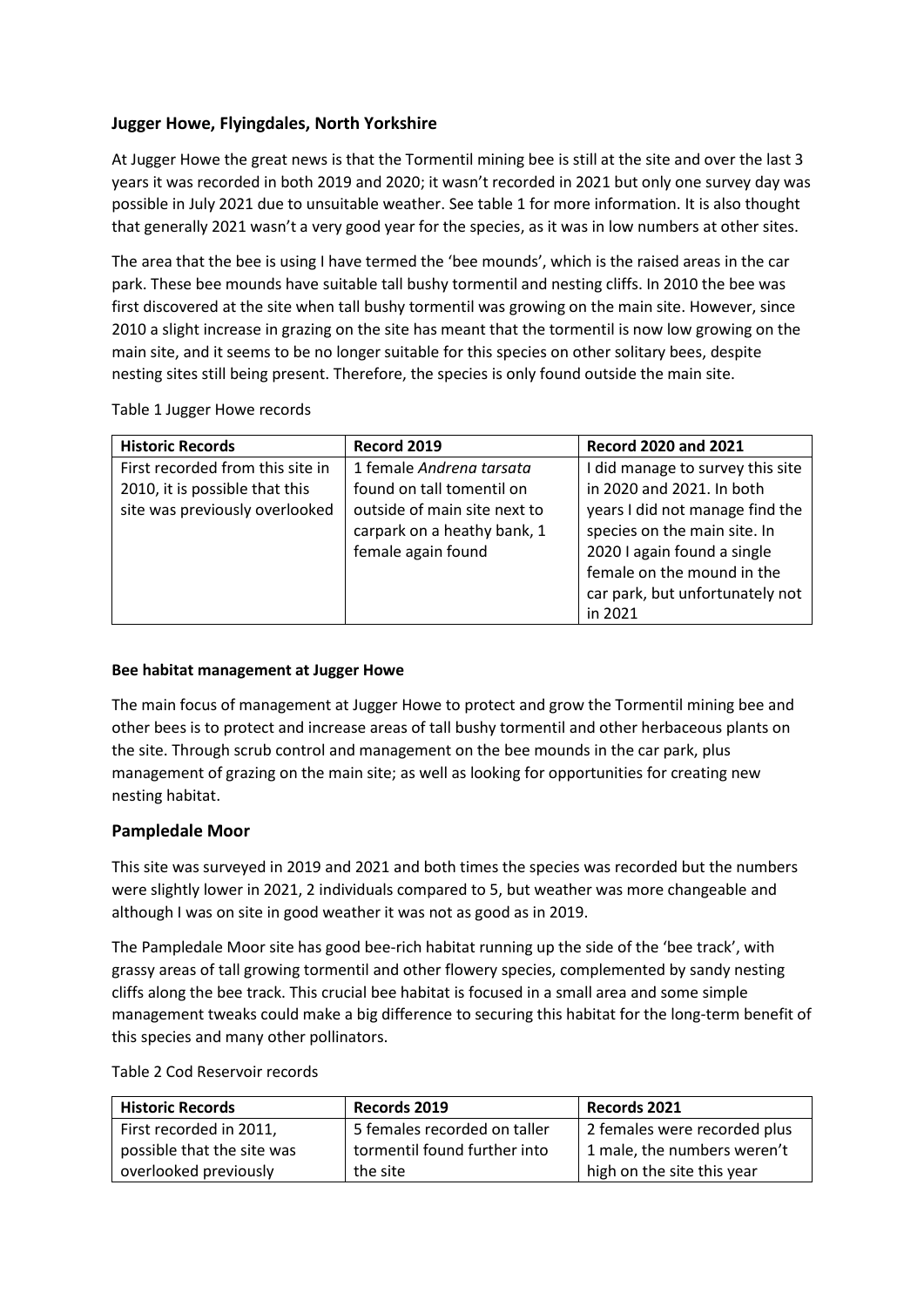#### **Management**

On the bee track, the grazing levels currently seem to be optimal and so do not change. If it is increased, then there is a risk the sheep grazing will focus on the grassy areas reducing the Tormentil and so the bees will be lost.

On the bee track there is dredging of the ditches to manage run off. The dredging management can be useful as it reopens up sandy cliff areas to allow nesting, however the dredging spoils are being left on the sides and are smothering Tormentil and allowing growth of Creeping thistle – a weed which spreads very easily to take over and suppress other plants. It would be better if the spoils could be removed elsewhere (e.g.: off site or further up the track) or at least placed on heather, rather than the herbaceous and grassy areas.

There is also an area of managed conifer near the bee track and some cut conifer had been placed in a grassy hollow, which is usually used by the species. Again, if these could be placed away from the grassy area or further up the track.

### **Allerthorpe Common**

Allerthorpe Common is by a long way the most important site for the species that I have surveyed in Yorkshire. There is a lot of opportunity to sustain and enhance this really important site. The bees are specifically focused on the bee track that runs under the pylons from one side of site towards the Yorkshire Wildlife Trust reserve. This open area has created the grassy flower-rich areas with lots of tall bushy tormentil, plus it has open sandy path edges that are being used for nesting. This area is absolutely buzzing with insects and particularly pollinators. This was my highest recorded area for both 2019 and 2021. In 2019 I only surveyed a very small area, but the species was very abundant, compared to other sites. In 2021 I surveyed the track and looked around the wider site and got a much higher record. However, I think this year wasn't a good year for this species, despite good records on this site. The habitat on the reserve section of the common is not really suitable, however there is some Tormentil growing on the very edge of the reserve near the track and the species is using this Tormentil and so it is in the reserve. There is huge opportunity to improve the habitat to allow this species, others bees and wider invertebrates to thrive.

| <b>Historic Records</b>        | Records 2019                  | Record 2021                  |
|--------------------------------|-------------------------------|------------------------------|
| Extensive historic records for | About 10 individuals recorded | 28 individuals recorded in 1 |
| Andrena tarsata in 1925, 1927, | mainly females                | hour spending 30mins each    |
| 1928, 1929, 1932, 1973, 1974,  |                               | side of the track            |
| 1976, 1979, 1980, 1981, 1983,  |                               |                              |
| 1984, 2004, 2005, 2006, 2007,  |                               |                              |
| 2008                           |                               |                              |
| Extensive historic records for | None found                    | None found                   |
| Nomada roberjeotiana in        |                               |                              |
| 1927, 1928, 1929, 1935, 1973,  |                               |                              |
| 1975, 1976, 1983               |                               |                              |

Table 3 Allerthrope Common records

#### **Management of the bee track and opportunities in the reserve**

This bee track is an absolute joy in terms of invertebrate conservation on lowland heaths. However, you can see the encroachment of gorse, willow and other scrub starting to take over the bee track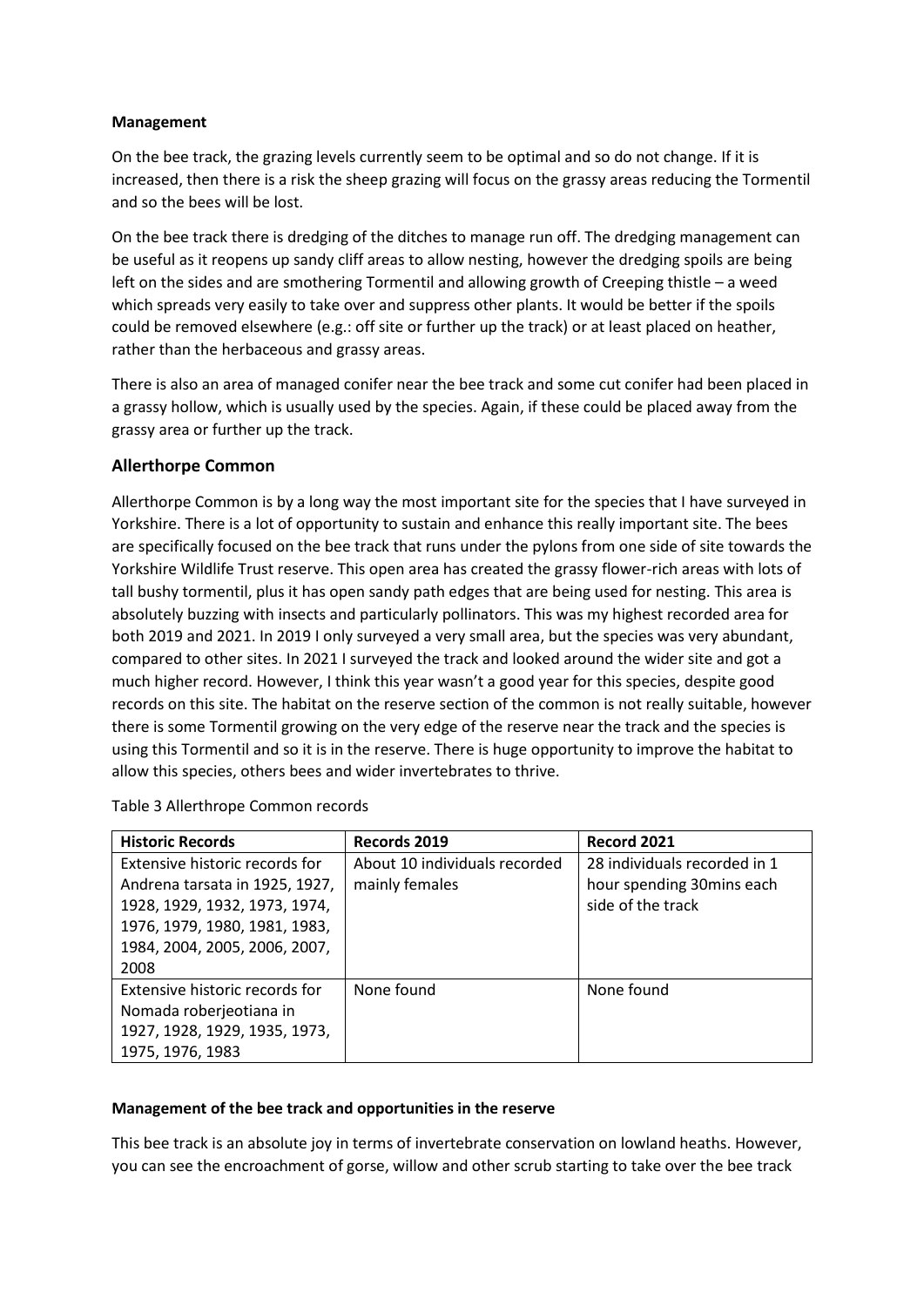edges. There is a need to control this to stop this important bee track being lost. Also, any opportunity to open-up nesting habitat, recreating small sandy cliffs, should be taken. The edge of nature reserve that runs next to the bee track could also be opened-up to create suitable forage and nesting habitat.

### **Hole of Horecum**

Despite the species not being found on the site in 2019 and 2021 (only visited once during reasonable weather) there is still a chance that the species is still present, due to recent historic records and some suitable habitat still being present. There is still a need to improve and protect bee track and nesting habitat on site (rich herbaceous grassy areas and sandy cliffs) and this will encourage a range of moor/heath specialists, including the targets species.

| <b>Historic Records</b>      | Records 2019 | Record 2021 |
|------------------------------|--------------|-------------|
| Two records in 1937 and then | l None found | None found  |
| 2005, again in 2011          |              |             |

### **Strensall Military Training Site**

Despite the species not being found in 2019 and 2021 (only visited once during reasonable weather) there is still a chance that the species is still present due to a lot of recent historic records for the species and its nomad, plus some suitable habitat still being present and a need to further explore the site particularly the danger area. There is still a need to improve and protect bee track and nesting habitat on site (rich herbaceous grassy areas and sandy track edges) and this will encourage a range of moor/heath specialists, including the targets species.

| <b>Historic Records</b>        | Records 2019                | <b>Habitat comments 2019</b>    |
|--------------------------------|-----------------------------|---------------------------------|
| Extensive historic records for | None found searched once in | Some taller growing Tormentil   |
| Andrena tarsata in 1971,1981,  | good weather                | in specific areas, such as next |
| 2005, 2006, 2008               |                             | to small watercourses           |
| Extensive historic records for | None found                  |                                 |
| Nomada roberjeotiana in        |                             |                                 |
| 1971, 2004, 2006, 2009         |                             |                                 |

## **Discussion**

The project in 2021 has provided 'second look' to understand the Tormentil mining bee and its nomad on the heath and moorland sites of Yorkshire. The work this year continued to confirm the presence of the species Allerthorpe Common and Pampledale Moor it was recorded on Jugger Howe in 2020 but not in 2021. It still hasn't been found at Strensall Military Training Ground and the Hole of Horcum. 2021 survey allowed further exploration of the habitat needs of this species in Yorkshire.

**Tall flower-rich grassy areas -** The importance of tall flower-rich grassy areas are key for this species and many other invertebrates. These are very strongly impacted by sheep grazing, even low grazing can impact as the sheep focus on these palatable areas and this was particularly highlighted at Jugger Howe where a slight increase in sheep grazing caused the tall growing tormentil to be lost and so the species is restricted to the bee mounds in the car park. In those sites not grazed, such as Allerthorpe Common scrubbing up can occur and so this habitat can be lost. It is the right type of grazing at the right time is key. The other option is some other type of opening-up management or disturbance.